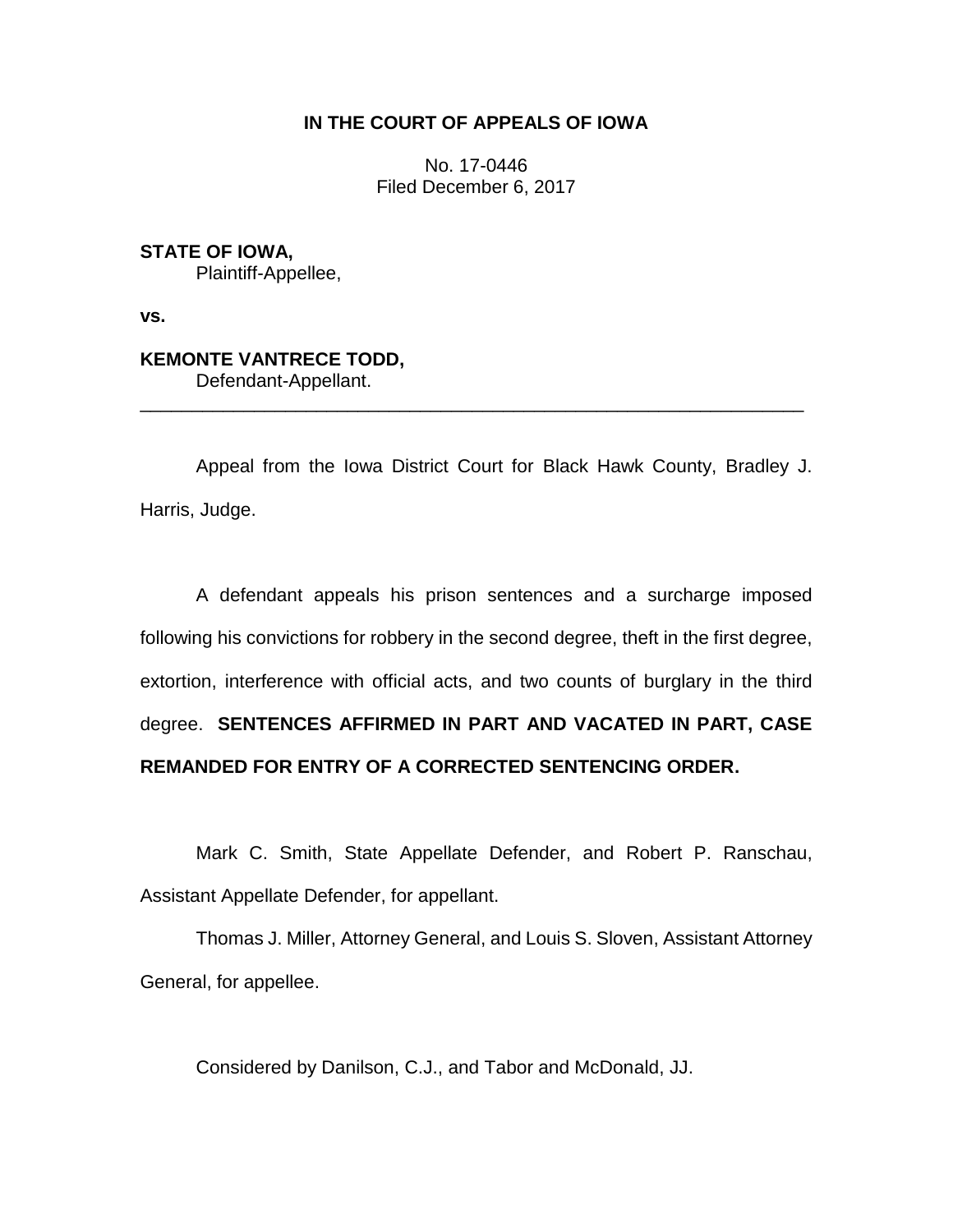## **TABOR, Judge.**

 $\overline{a}$ 

Kemonte Todd received a prison sentence not to exceed thirty-five years with a mandatory minimum of seven years as the result of a plea bargain that encompassed six different crimes. On appeal, Todd claims the district court abused its discretion in honoring the parties' agreement to consecutive terms. He contends the sentencing court concentrated too much on the nature of the offenses and too little on the fact that he was only eighteen years old. After reviewing the record,<sup>1</sup> we find no abuse of discretion in the prison time ordered and affirm that portion of the sentences. We vacate the imposition of the \$125 law enforcement initiative (LEI) surcharge because it was not authorized by statute for any of Todd's offenses.

 The State filed a trial information in June 2016, charging Todd with burglary in the third degree for breaking into a Waterloo residence in late May 2016. The State filed a second trial information in August 2016, alleging robbery in the first degree and interference with official acts for an armed invasion of a liquor store in late July and a struggle with arresting police officers. The State filed a third trial information in September 2016, alleging burglary in the third degree for a residential break-in in late December 2015.

<sup>&</sup>lt;sup>1</sup> We review Todd's sentence for correction of legal error and will not reverse unless we find an abuse of discretion or a defect in the sentencing procedure. *See State v. Formaro*, 638 N.W.2d 720, 724 (Iowa 2002). Because his prison sentence was within the statutory limits, we entertain a presumption in its favor. *See id*. A district court abuses its discretion when it chooses a sentence on untenable grounds. *State v. Hill*, 878 N.W.2d 269, 272 (Iowa 2016). The grounds are untenable when they are "not supported by substantial evidence" or are "based on an erroneous application of the law." *Id*. (quoting *State v. Putman*, 848 N.W.2d 1, 8 (Iowa 2014)).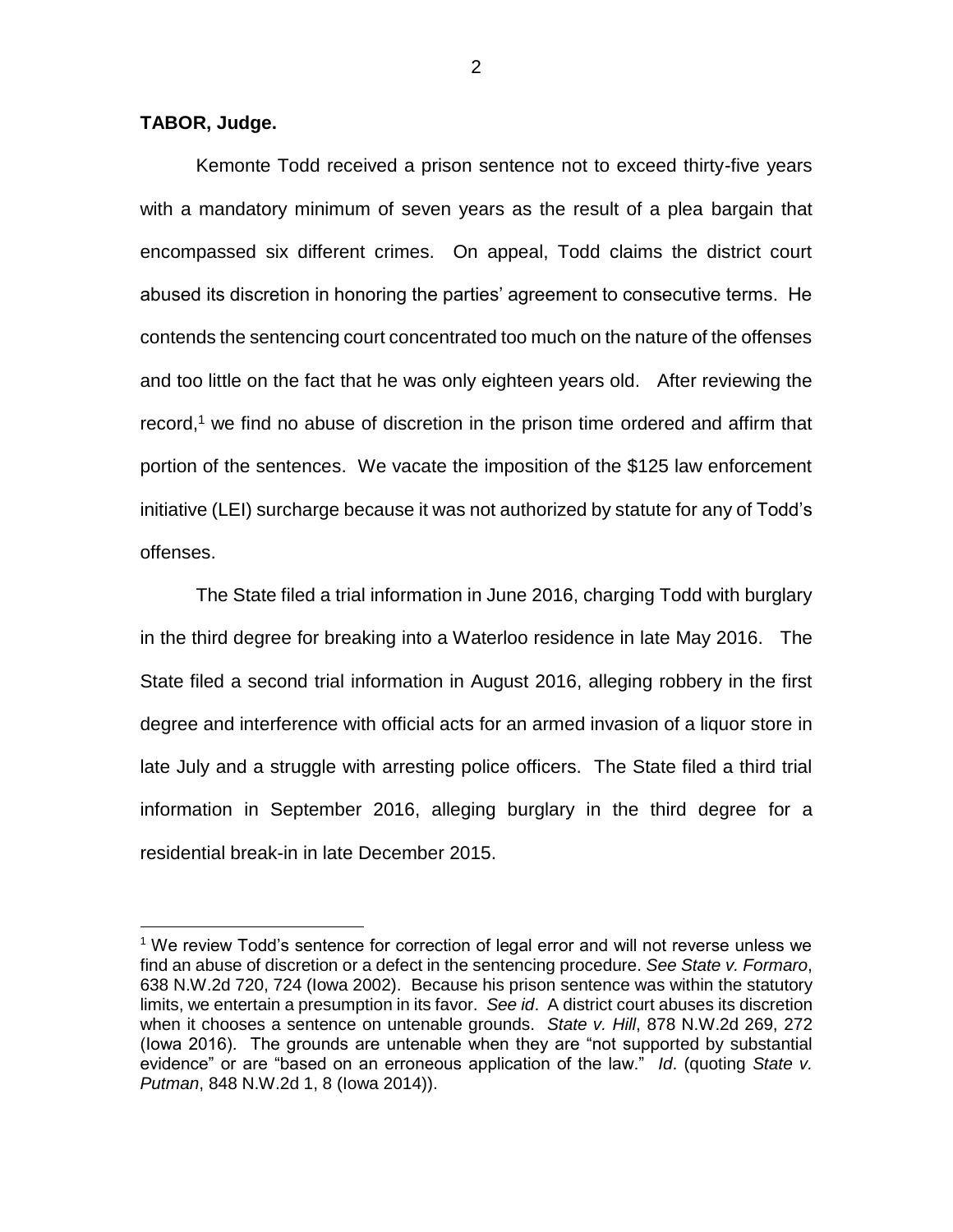On the eve of his jury trial for first-degree robbery, Todd pleaded guilty to a reduced charge of robbery in the second degree, as well as first-degree theft, extortion, and interference with official acts. Todd's agreement with the State called for the sentences on the three felonies to run consecutively to each other for a total of twenty-five years with a seven-year mandatory minimum on the second-degree robbery count. Todd also entered Alford pleas<sup>2</sup> to the two pending burglary charges. The parties agreed those two five-year prison sentences would run consecutively to each other and consecutively to the robbery case. After entering his pleas, Todd told the district court he wished to proceed to immediate sentencing.

Indicating its intent to follow the joint plea recommendation, the district court imposed an indeterminate thirty-five-year prison term, requiring Todd to serve seventy percent on the ten-year robbery sentence. The court suspended several fines, but imposed the applicable thirty-five percent surcharges, as well as the \$125 LEI surcharge. The court viewed the plea agreement as "an appropriate resolution in this matter" and specifically referenced Todd's age of eighteen years. The court reasoned consecutive sentences were proper "because of the severity of the offenses" and "the fact that there was a Taser used in the robbery." The court also noted the "two separate breaking[s] into residences."

 $\overline{a}$ 

<sup>2</sup> *See North Carolina v. Alford*, 400 U.S. 25, 37 (1970) ("An individual accused of crime may voluntarily, knowingly, and understandingly consent to the imposition of a prison sentence even if he is unwilling or unable to admit his participation in the acts constituting the crime.").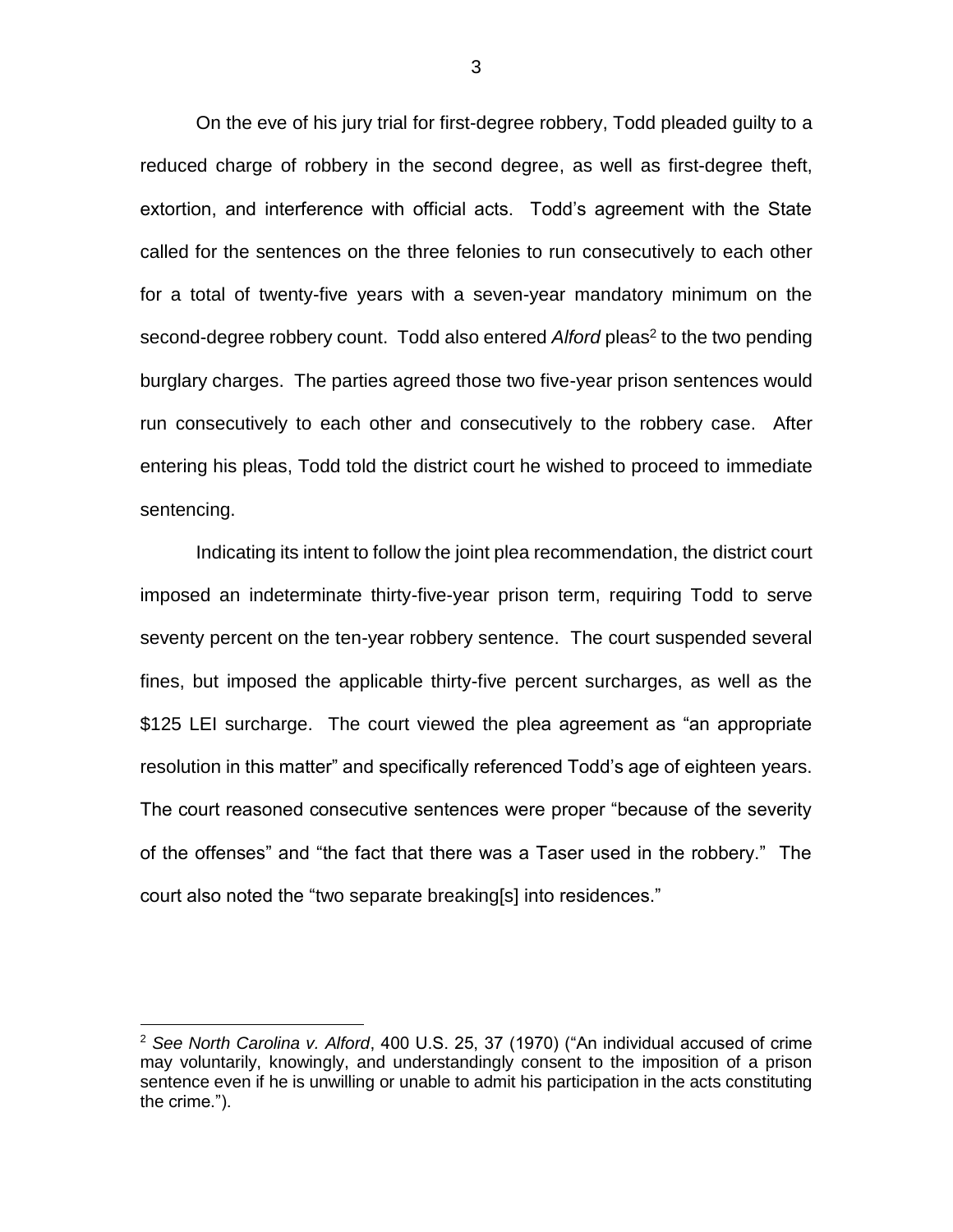Todd challenges only the sentences on appeal. He alleges the district court abused its discretion by focusing "mainly on the nature of the offenses" and not giving proper consideration to other factors, particularly Todd's age and the fact he had been a juvenile during the first burglary offense. He asks us to remand for a new sentencing hearing. We decline to do so.

In sentencing appeals, we are not called to decide if we would have settled on the same sentence that was imposed by the district court. *State v. Hopkins*, 860 N.W.2d 550, 554 (Iowa 2015). Rather, we exercise the more limited role of checking if the sentence actually imposed by the district court was unreasonable. *Id.* A sentence is reasonable if it takes into account the relevant sentencing factors, including the nature of the crime and its attending circumstances, as well as the defendant's age, character, propensities, and chances of reform. *See State v. August*, 589 N.W.2d 740, 744 (Iowa 1999). A reasonable sentence fits both the offense and the offender. *Id*.

The State argues Todd is "precluded from arguing that the sentencing court abused its discretion by accepting the joint sentencing recommendation that he expressly adopted and endorsed." We agree. When the accused reaches a plea agreement with the State and the court incorporates the recommendations from that agreement in its sentence, the sentence is not "the product of the exercise of the trial court's discretion but of the process of giving effect to the parties' agreement." *State v. Cason*, 532 N.W.2d 755, 756 (Iowa 1995) (quoting *State v. Snyder*, 336 N.W.2d 728, 729 (Iowa 1983)). We find the sentencing pronouncement gave effect to the parties' plea agreement.

4